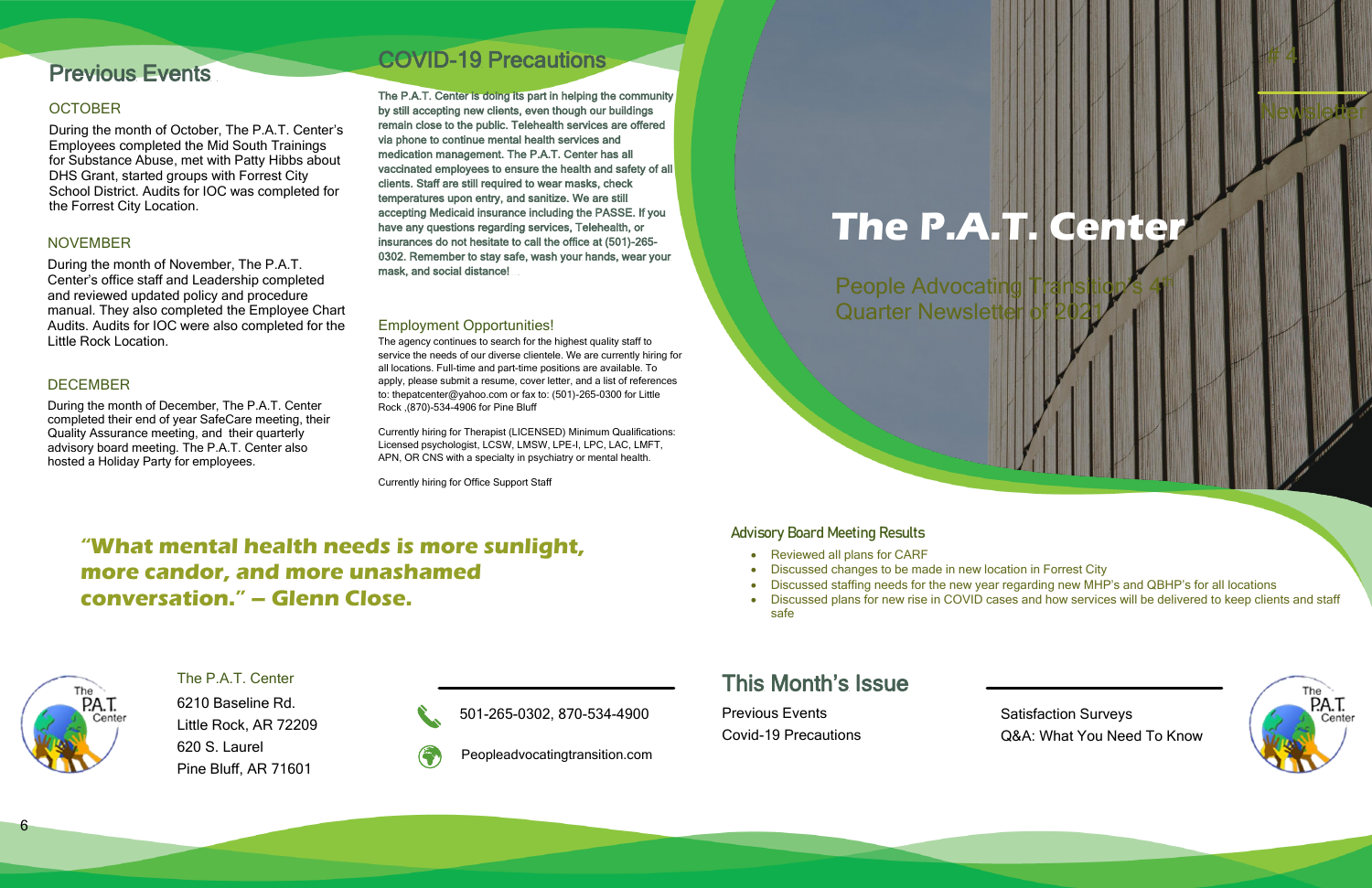#### North Little Rock

| Client's Psychiatrist= Very Sat = $84.2\%$ S= 11.1%<br>$VD = .0$ |             |             | $D = 4.7\%$ |
|------------------------------------------------------------------|-------------|-------------|-------------|
| MHP= Very Sat $=88.6\%$                                          | $S = 8.6\%$ | $D = 2.8\%$ | $VD = .0$   |
| $QBHP = Very Sat = 93.5%$                                        | $S = 1.2%$  | $D = 3.3\%$ | $VD = 2.0$  |
| $N = 68$                                                         |             |             |             |

| Adult Psychiatrist = Very Sat = 80.2%<br>$VD = .0$ |            | $S = 14.7%$ | $D=5.1%$   |
|----------------------------------------------------|------------|-------------|------------|
| $MHP = Very Sat = 89.3%$                           | $S = 7.2%$ | $D = 2.5\%$ | $VD = 1.0$ |
| $QBHP = Very Sat = 92.9%$                          | $S = 3.2%$ | $D = 2.9%$  | $VD = 1.0$ |

#### **N=45**

**For the North Little Rock location, the psychiatrist satisfaction results were just one point away from the intended mark coming in at 84%. The parents are 89% very satisfied with their MHP and 94% very satisfied with their QBHP. For the adult clients, 80% were very satisfied with their psychiatrist. 89% were very satisfied with their MHP and 93% were very satisfied with their QBHP.**

# Forrest City **Contract City** Contract City **Q&A: What You Need To Know**

 Happiness does not come from doing easy work but from the afterglow of satisfaction that comes after the achievement of a difficult task that demanded our best.

Theodore Isaac Rubin

### Q: Will my therapist or case manager change?

A: No, we intend to make every effort to keep clients with their current therapist and QBHP.

### Q: Are there new services offered by the agency?

A: Yes! The agency has recently received grants that are allowing new services to be provided. There will be new substance abuse services as well as new Mental Health services provided in the new location in Forrest City. More information will be released regarding these services.

### Q: Does the agency provide school-based, home-based, and in-office services?

A: Yes! The agency continues to offer treatment in varied settings to meet the needs of the clients. We are only allowing psych evaluations to be held in the office at this time to minimize risk and exposure to COVID-19. Temperatures will be taken at the door.

| <b>Client's Psychiatrist= Very Sat = 00.0%</b><br>$VD = 0.0$ |             | $S = 00.0\%$ | $D = 0.0\%$ |
|--------------------------------------------------------------|-------------|--------------|-------------|
| MHP= Very Sat =97.0%                                         | $S = 3.0\%$ | $D = 0.0\%$  | $VD = 0.0$  |
| $QBHP = Very Sat = 98.0\%$                                   | $S = 2.0\%$ | $D = 0.0\%$  | $VD = 0.0$  |
| $N = 10$                                                     |             |              |             |

**For our Forrest City location, some information will be missing due to our low acceptance rate at this time. Clients are being seen at this location at the school only. We do not have any adult clients at this time. For the clients who participated in the survey, 97% were very satisfied with services received from their MHP. 98% were very satisfied with the services received from their QBHP.** 

Little Rock

| Client's Psychiatrist= Very Sat = 78.2      |            | $S = 16.1%$ | $D = 5.7%$ | $VD = .0$ |
|---------------------------------------------|------------|-------------|------------|-----------|
| MHP= Very Sat $=91.3$ %                     | $S = 7.1%$ | $D = 1.6%$  | $VD = .0%$ |           |
| $QBHP = Very Sat = 91.1%$                   | $S = 7.0%$ | $D = 1.9%$  | $VD = .0$  |           |
| $N=76$                                      |            |             |            |           |
| Adult Psychiatrist = Very Sat = 78.6%<br>.0 |            | $S = 16.2%$ | $D = 5.2%$ | VD=       |
| $MHP = Very Sat = 88.7%$                    | $S = 6.7%$ | $D = 4.6%$  | $VD = 0$   |           |
| $QBHP = Very$ Sat = 92.3%                   | $S = 3.1%$ | $D = 4.6%$  | $VD = .0$  |           |
| $N = 55$                                    |            |             |            |           |

For the Little Rock location, 78% of the guardians of the clients were very satisfied with their child's psychiatrist. This did not meet the 85% mark, but 91% of the parents who participated in the survey were very satisfied with their QBHP and MHP. For our adult clients, 79% of them were very satisfied with their psychiatrist. 89% were very satisfied with their MHP, meeting the 85% mark. 92% were also very satisfied with their QBHP services that they received.

# Satisfaction Surveys

#### Pine Bluff

| Client's Psychiatrist= Very Sat = 83.3 |            | $S = 10.5%$ | $D = 6.2%$ | $VD = 0$  |
|----------------------------------------|------------|-------------|------------|-----------|
| MHP= Very Sat $=90.2\%$                | $S = 8.6%$ | $D = 1.2%$  | $VD = .0$  |           |
| $QBHP = Very Sat = 90.8%$              | $S = 7.0%$ | $D = 2.2%$  | $VD = .0$  |           |
| $N=77$                                 |            |             |            |           |
| Adult Psychiatrist = Very Sat = 79.2%  |            | S= 16.0%    | $D = 4.8%$ | $VD = .0$ |
| $MHP = Very$ Sat = 90.4%               | $S = 4.2%$ | $D = 5.4%$  | $VD = .0$  |           |
| $QBHP = Very$ Sat = 90.2%              | $S = 8.1%$ | $D = 1.7%$  | $VD = .0$  |           |

N=64

For the Pine Bluff Location, 83% of the clients surveyed were very satisfied with their child's psychiatrist. Even though it did not hit the 85% mark, the clients were 90% very satisfied with their child's MHP and QBHP. For our adult clients, 79% were very satisfied with their psychiatrist. This did not hit the 85% mark, but the adult clients were very satisfied with their MHP and QBHP with a report of 90% satisfaction.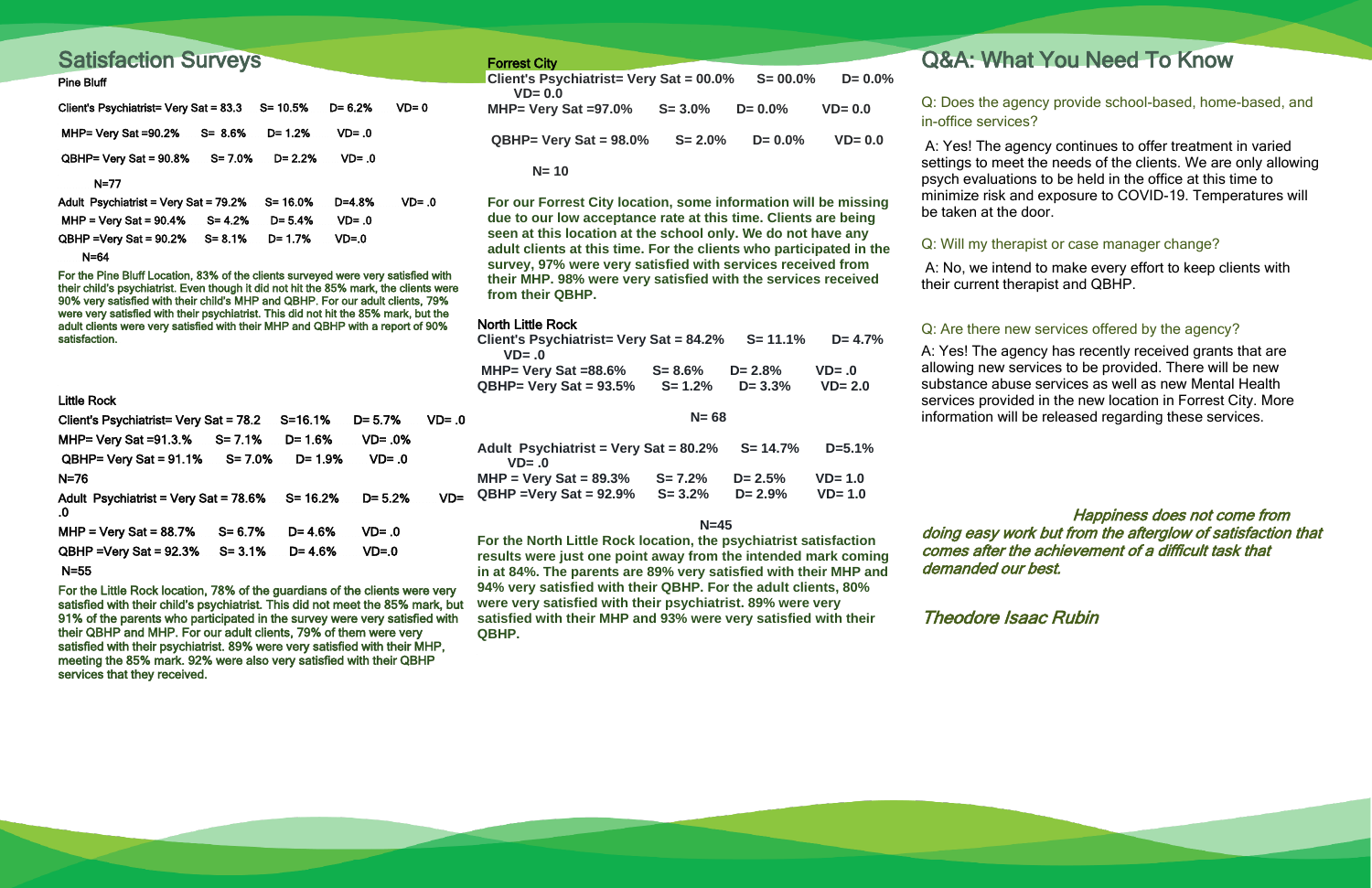## **NEW HIRES!**

HELP US WELCOME THEM TO THE P.A.T. CENTER!













Astazzia Buchanan, QBHP Patrick Randall, QBHP Kaylin Walker, QBHP Makiyah Williams, QBHP Kimberly Robinson, LCSW Brandi McCoy, LCSW Judy Jynes, Office Staff

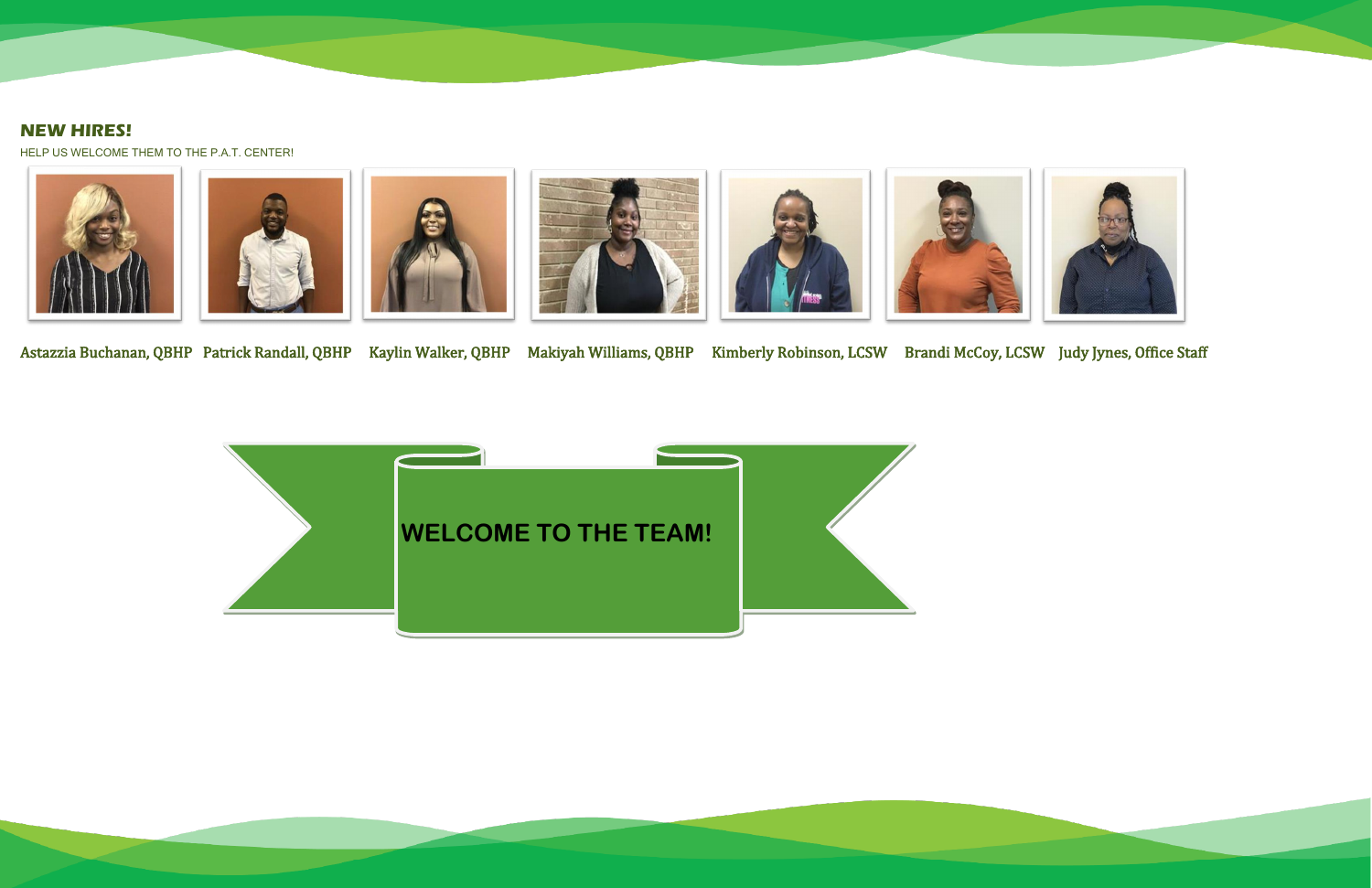# **GOALS FROM 2021 and PLANS FOR 2022**

## **Strategic Plan Risk Plan Cultural Competency and Diversity Plan**

The P.A.T. Center set 3 goals for 2021. Goal one in 2021 is to expand use of technology for more efficient business management and improve client services. The agency has incorporated use of telehealth services in providing psychiatric services and individual, family, and crisis interventions. The agency has used telehealth to complete almost 85% of the new intakes that are done in the home and schools. The agency continues to use zoom for staffing and to meet with employees. All of the office locations are run by office personnel and members of leadership. There are limited visits by clients in the office in order to lower the risk of Covid. Most processes of the agency are done electronically or via some electronic method rather than face-to-face. Goal two in 2021 is to develop substance abuse program into fully operational program with multiple locations and have them be financially profitable. The substance abuse program continues to struggle to attract clientele. In 2021, the agency secured 2 contracts that involve substance abuse that may increase the number of clients in the program. In September 2021, CITs began supervision in order to increase the number of substance abuse staff. Goal three in 2021 is to develop other revenue streams including grants, contracts, or programs to ensure agency sustainability. In 2021, the agency secured several contracts to expand services. For 2022, The PAT Center will be using the same goals as 2022 to achieve more and learn more to help better the services provided for the clients. The goal is to convert to 100% electronic format, hire MHP's with substance abuse certification to boost substance abuse program, and to hire a grant writer to assist with the completion of grant applications and searching for grants weekly.

The risk analysis is conducted annually to help identify problematic areas that may affect the company. There were areas that showed potential risks. Offices have remained closed to the public due to COVID-19. In 2021, clients have limited access to the office and only come for doctor's appointments. All meetings are conducted via zoom or over the phone. All employees work from home or in the field except for Leadership and Office Support Staff. Leadership also rotates time spent in each office location to ensure faxes and mail are retrieved. Drills are completed are the office throughout the year to address possible risks and how to handle them if needed. There was a lack of referral sources for the substance abuse program. The agency did add 5 CITs and 4 MHPs in 2021 that are credentialed to provide substance abuse services. The agency is not fully staffed due to COVID. . If an employee contracts the virus, then provisions would be made to transfer cases to another staff member. Also, the company would follow directives of the ADH to notify those that have been exposed. There have been limited staff cases of exposures and contracting Covid 19 for 2021 but multiple client reports of exposure and contracting the virus. Protocols are still being followed by the state for COVID 19 and continue for 2022. The P.A.T. Center will need an IT department to efficiently run three locations and remove manual data entry for office support staff. These concerns still exist for 2022. . In 2021 many services transitioned to telehealth and there were learning curves due to unfamiliarity with new technology. The agency continues to develop ways to keep clients engaged and prevent large number of discharges due to noncompliance or loss of contact.

The PAT Center's cultural competency and diversity is an ongoing, fluid process with the organization. This plan addresses CARF policy 1.A.5.a-d. In 2021, the goals were: The organization will conduct a training on understanding the effects of racial trauma on behavioral/mental health. This goal was met during 2021. Goal 2: The organization will conduct trainings on LGBQT populations for direct line staff. This goal was also met. Goal 3: The organization will conduct trainings on Hispanic populations for direct line staff. This goal was not met due to the inability to find courses on with working with Hispanic/Latino populations. The goal for 2022 to correct this is that the organization will schedule on-line trainings geared at treatment of Spanish speaking/Latino populations and will solicit a Latino/Hispanic licensed professional to provide a on-line training. Goal 4: Contract with and/or hire a Spanish Speaking OSS, MHP, Substance Abuse, and/or QBHP. This goal was not met due to no response to applications for bilingual staff. The goal for 2022 to correct this is to continue to advertise on Indeed and in print media for potential peer recovery specialist, MHP, QBHP, and office staff and is in the process of reviewing and hiring.